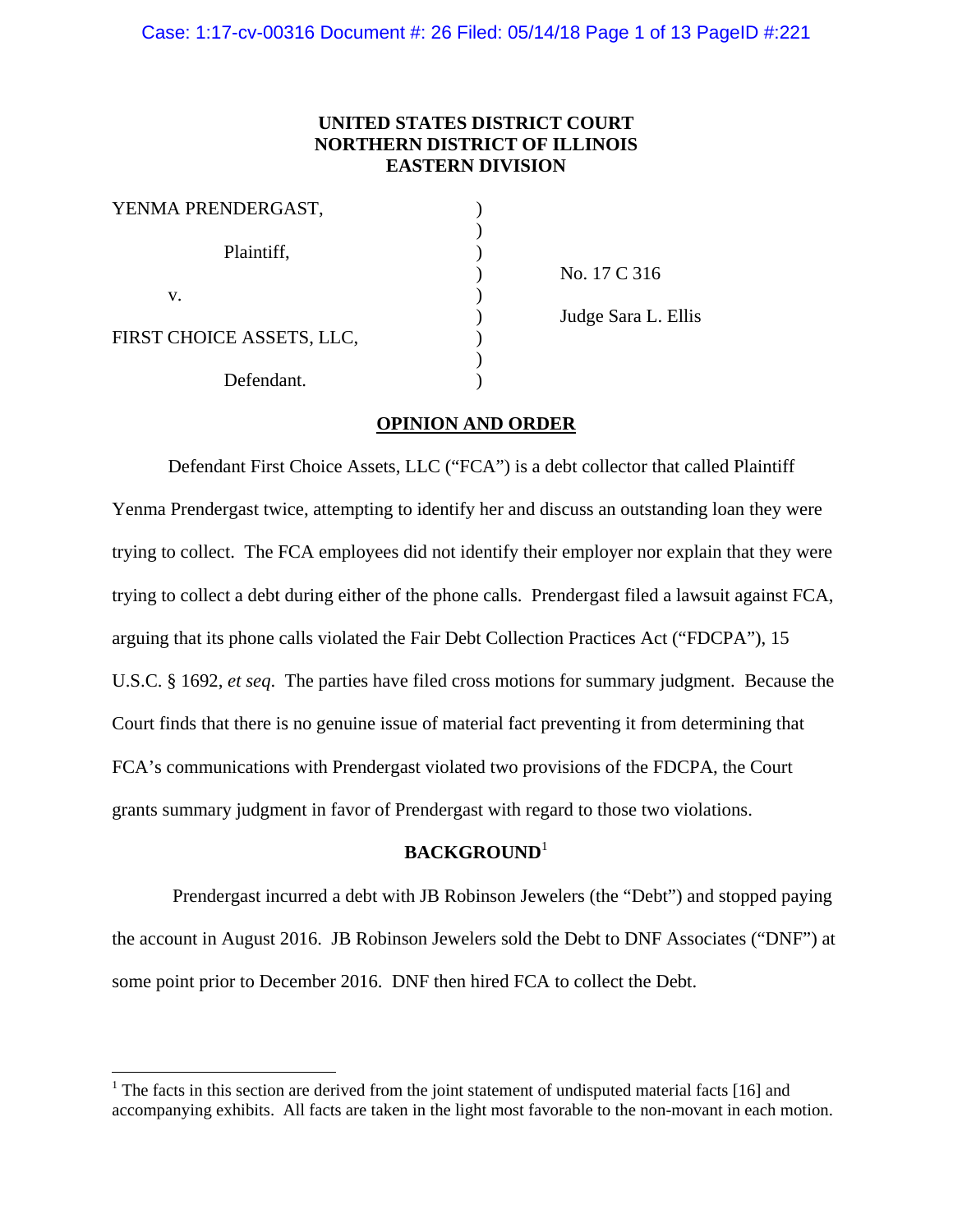#### Case: 1:17-cv-00316 Document #: 26 Filed: 05/14/18 Page 2 of 13 PageID #:222

 FCA contacted Prendergast twice regarding the Debt. First, on December 2, 2016, an FCA employee named Louis called Prendergast. Without identifying himself beyond his first name, Louis told Prendergast that he wanted to confirm her address. Prendergast asked Louis for the purpose of his call, and Louis stated "[i]t's in regards to a letter that we are supposed to be mailing." Doc. 16 ¶ 14. Prendergast again asked Louis why he was calling, and he responded "[w]ell as far as the contents of the document are concerned unfortunately the only way I can disclose them would be if I uh know who I am speaking with first uh and I have to confirm some information uh yea so that's it, either I you know I can mail it to the address we have or its [sic] up to you." *Id.* Prendergast responded, "[y]ou can go head and mail it I'm not going to disclose any information." *Id.* After the first call, Louis noted in the FCA computer system: "Called Out/Talked to Other: [Prendergast's phone number]- female would not disclose any info whatsoever, wouldn't even say whom she was." *Id.* ¶ 16.

Second, FCA employee Jennifer Heebner<sup>2</sup> called Prendergast on December 6, 2016. Heebner identified herself only by name, and stated that she was calling to "confirm location information for Yenma Prendergast." *Id.* ¶ 18. Prendergast asked who was calling, and Heebner repeated only that she was Jennifer Heebner. *Id.* The conversation continued as follows:

"Yenma: Ok, this is regarding?

1

Caller: It's for the proper delivery of a required letter for Yenma.

Yenma: And this letter is regarding?

 Caller: Um well I the thing is I am not sure who I am speaking to if I know who I am taking [sic] to or if this is Yenma I would be more than happy to let you know what its regarding, but I can can't give out her information, to a third party its [sic] against the law, can I ask who I am speaking with?

 $2^2$  The parties spell Heebner's name at least three different ways in their summary judgment briefing. Because Heebner is the version most frequently used, that is how the Court spells it.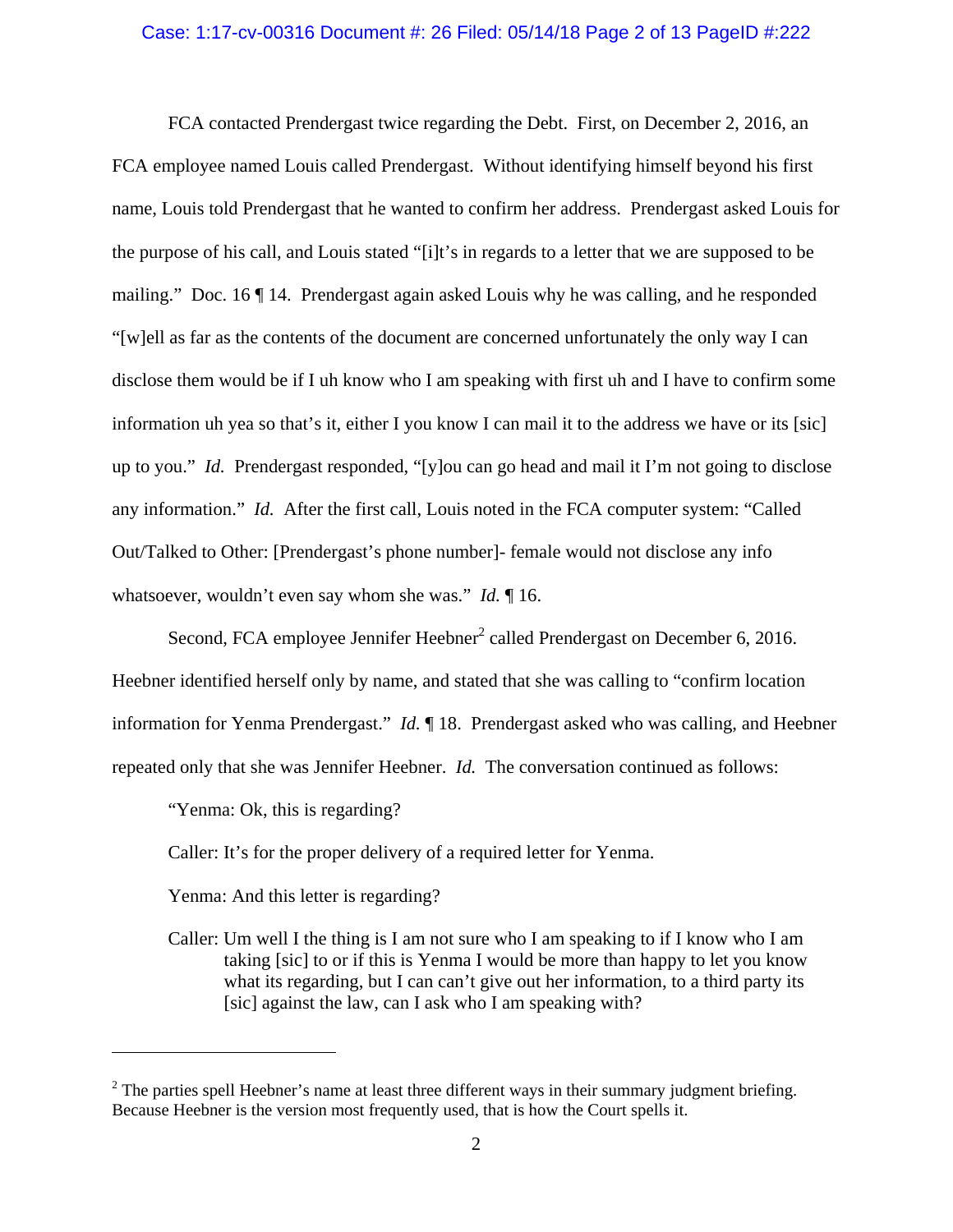Yenma: Ok. This is Yenma.

 Caller: Oh ok great than [sic] I would be more than happy to let you know what it is. The address I have on file is 11134 S. Ave. E, Chicago, IL 60617, is that still a good address for you?

Yenma: You can go ahead and send whatever you need to send there.

 Caller: Ok cuz there actually has already been a required letter already sent out to that address and we did receive [sic] any type of a response, so that is why we are contacting you directly. Now if you like I can let you know exactly what that letter was regarding but I would first have to confirm the last 4 of your SS for security purposes.

Yenma: I would not I would not like to give that info over the phone

 Caller: I have your whole social, if you want Ill [sic] give you the first 5 but I do need for you to confirm the last 4 [REDACTED] as the first 5

Yenma: I'm still not going to discuss my social over the phone

 Caller: I have your social we are not asking you to discuss it, I'm asking you to confirm it so I you are the right party it's so we won't give information to the wrong person, its [sic] for your own protection

 Yenma: I'm not going, ok like I told someone else ok but I'm still not going to say it over the phone, if you are saying my social or possibly what social is and someone else could get that information

 Caller: Well I already gave you the first 5 well no-no-nobody can hear the information cuz we are on um a recoded [sic] line, which is secured. I did already give the first five as I said I have your whole entire social this is for your protection so we don't give out your information to the wrong person, its so I know you are the correct Gem-Yemna Prendergast attached to this file. Once you confirm that-I am not asking you to give me anything I am asking you to confirm what I have.

 Yenma: I have another call I need to take I'm sorry, look I'm actually at work right now and  $I can't \ldots$ ."

*Id.* After the second call, Heebner noted in FCA's system: "Called Out/Talked to: Other—

refused to confirm ssn." FCA's Operations Policy Handbook instructs collectors to try to

confirm a consumer's identity using their date of birth if the consumer does not want to reveal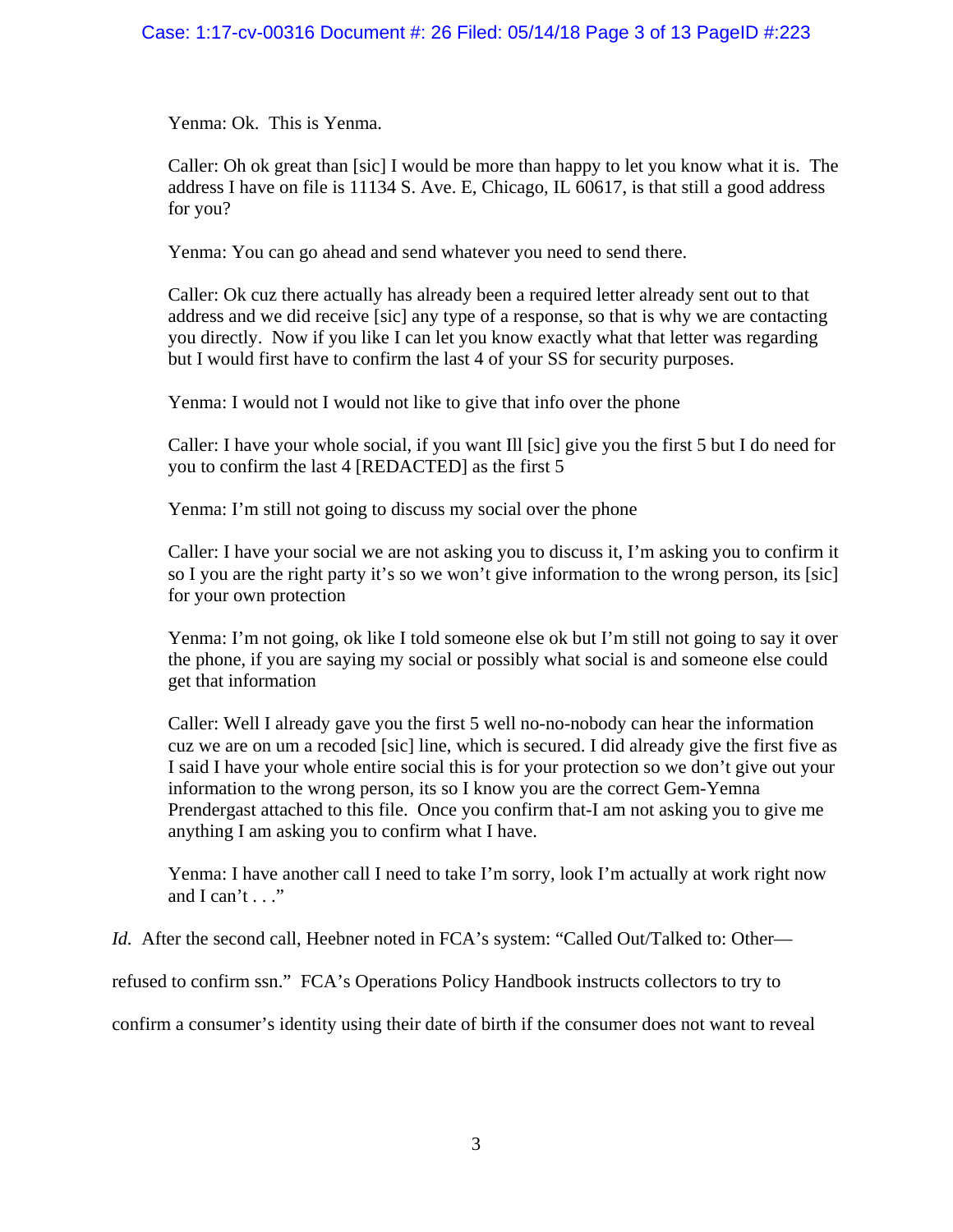#### Case: 1:17-cv-00316 Document #: 26 Filed: 05/14/18 Page 4 of 13 PageID #:224

his or her social security number, although neither of the collectors who called Prendergast tried to confirm her identity using her date of birth.

 After the phone calls, Prendergast brought this suit, alleging multiple violations of the FDCPA, 15 U.S.C. §1692, *et seq*. According to Prendergast, the calls violated: (1) 15 U.S.C. § 1692d, for engaging in conduct the natural consequence of which is to harass, oppress, or abuse any person in connection with the collection of a debt; (2) 15 U.S.C. § 1692d(6), for placing a phone call to a consumer without meaningful disclosure of the caller's identity; (3) 15 U.S.C. 1692e(11), for failing to disclose that their communication was from a debt collector and that any information obtained during the communication would be used for the purpose of collecting a debt; (4) 15 U.S.C. § 1692g(a), for failing to provide the consumer with notice of the debt within five days after initial communication with the consumer; and (5) generally acting deceptively and failing to comply with the FDCPA. After conducting discovery, both parties have moved for summary judgment.

### **LEGAL STANDARD**

 Summary judgment obviates the need for a trial where there is no genuine issue as to any material fact and the moving party is entitled to judgment as a matter of law. Fed. R. Civ. P. 56. To determine whether a genuine issue of fact exists, the Court must pierce the pleadings and assess the proof as presented in depositions, answers to interrogatories, admissions, and affidavits that are part of the record. Fed. R. Civ. P. 56 & advisory committee's notes. The party seeking summary judgment bears the initial burden of proving that no genuine issue of material fact exists. *Celotex Corp. v. Catrett*, 477 U.S. 317, 323, 106 S. Ct. 2548, 91 L. Ed. 2d 265 (1986). In response, the non-moving party cannot rest on mere pleadings alone but must use the evidentiary tools listed above to identify specific material facts that demonstrate a genuine issue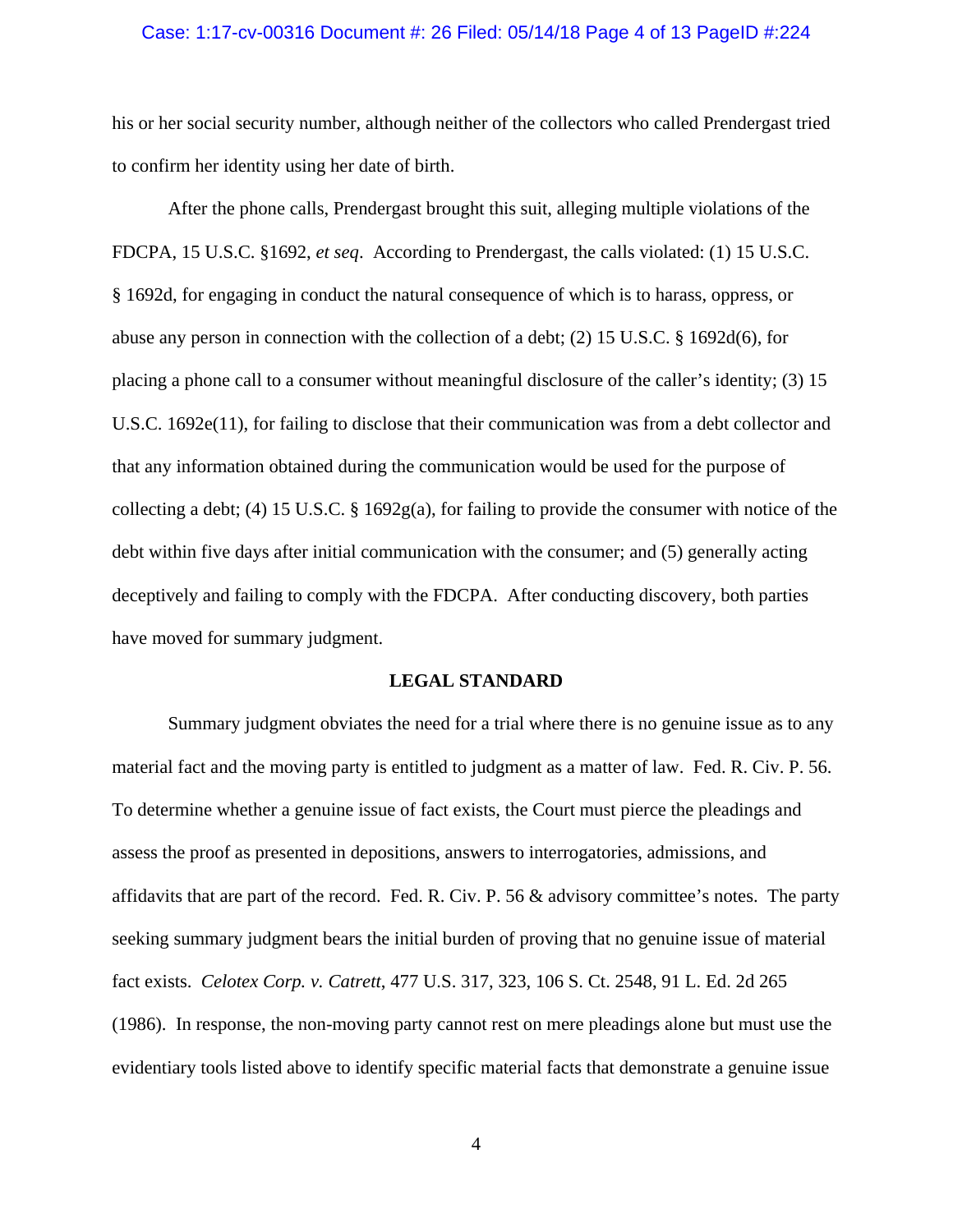for trial. *Id.* at 324; *Insolia v. Philip Morris Inc.*, 216 F.3d 596, 598 (7th Cir. 2000). Although a bare contention that an issue of fact exists is insufficient to create a factual dispute, *Bellaver v. Quanex Corp.*, 200 F.3d 485, 492 (7th Cir. 2000), the Court must construe all facts in a light most favorable to the non-moving party and draw all reasonable inferences in that party's favor. *Anderson v. Liberty Lobby, Inc.*, 477 U.S. 242, 255, 106 S. Ct. 2505, 91 L. Ed. 2d 202 (1986).

## **ANALYSIS**

 In her motion for summary judgment, Prendergast argues that the Court should grant summary judgment in her favor on two of the violations of the FDCPA that she alleges in her complaint—violations of 15 U.S.C. §§ 1692d(6) and 1692e(11). FCA, on the other hand, urges this Court to grant summary judgment in its favor on all of the FDCPA violations that Prendergast alleges. The Court will address each of the various sections in turn.

 To establish a claim under the FDCPA, Prendergast must prove that (1) FCA qualifies as a "debt collector" as defined in § 1692a(6), (2) the actions of which she complains were taken "in connection with the collection of any debt," and (3) the actions violated one of the FDCPA's substantive provisions. *Gburek v. Litton Loan Servicing LP*, 614 F.3d 380, 384 (7th Cir. 2010) (citation omitted) (internal quotation marks omitted). The joint statement of undisputed facts unambiguously establishes that FCA "is a debt collector and at all times relevant was collecting a consumer debt as defined by 15 U.S.C. § 1692a" and, at the time of the two phone calls, FCA "attempted to contact [Prendergast] in an attempt to collect the alleged debt." Doc. 16 ¶¶ 10, 13. The only question that remains is whether FCA's phone calls violated a provision of the FDCPA.

## **I. Section 1692d(6)**

 Debt collectors cannot make phone calls "without meaningful disclosure of the caller's identity," except as provided in § 1692b. 15 U.S.C. § 1692d(6). Courts have decided that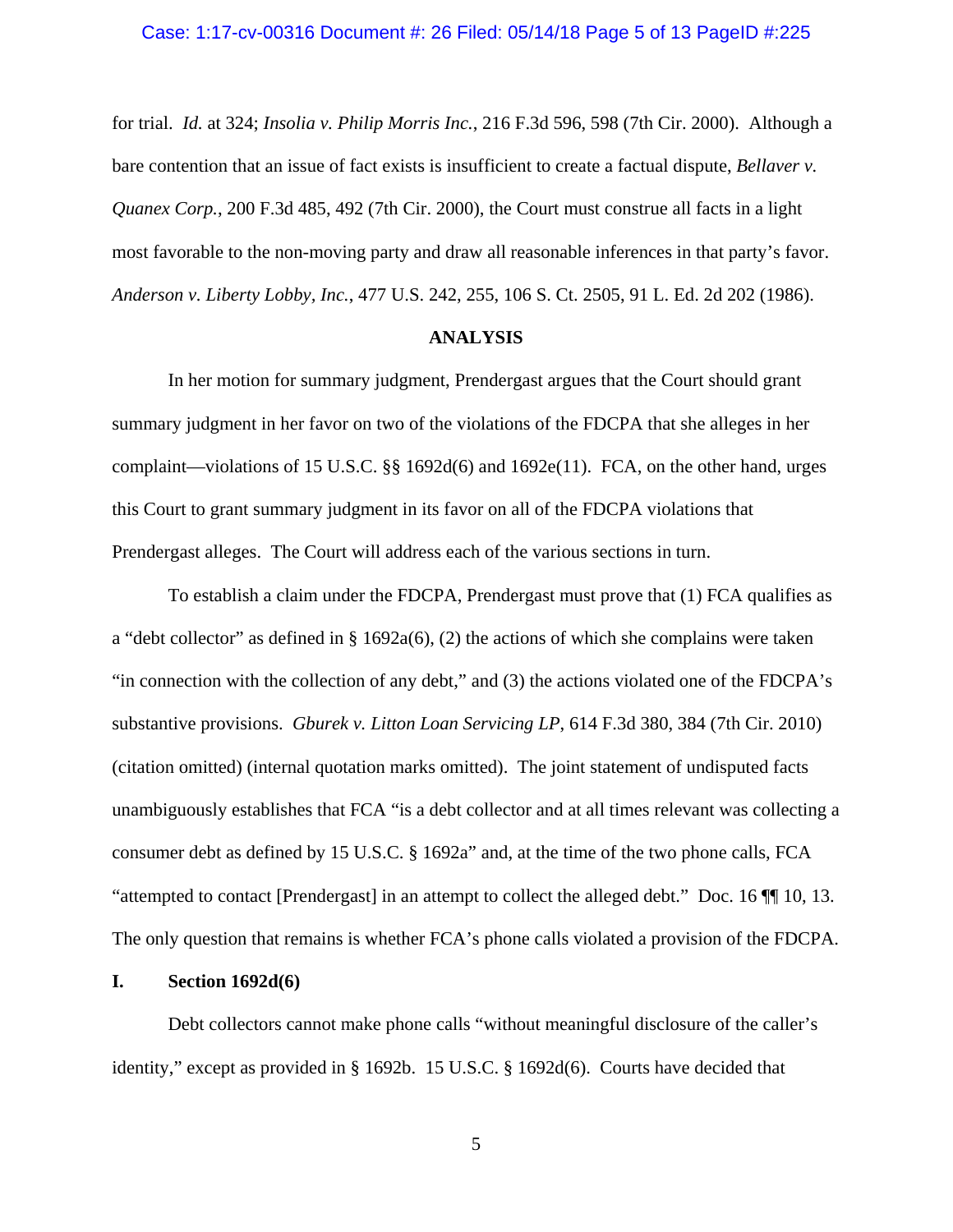### Case: 1:17-cv-00316 Document #: 26 Filed: 05/14/18 Page 6 of 13 PageID #:226

meaningful disclosure requires the debt collector's employees to disclose the name of their company and the fact that the purpose of the call is debt collection. *Pawelczak v. Fin. Recovery Servc., Inc.*, 286 F.R.D. 381, 387 (N.D. Ill. 2012).

 The two parties do not dispute that the FCA callers did not meaningfully identify themselves within the meaning of the statute when they called Prendergast. A review of the transcripts of both phone calls clearly establishes this—neither caller explained that the purpose of the call was debt collection or that they worked for FCA. Doc. 16 ¶¶ 14, 18. The question that these motions raise is whether § 1692d(6) even applies to the phone calls, where the FCA callers were unable to confirm certain identifying information about Prendergast. If this provision covers FCA's phone calls with Prendergast, then it is clear from the facts established in the undisputed statement of facts that FCA violated it.

 FCA argues that the callers were unable to confirm Prendergast's identity and so the disclosure requirements of § 1692d(6) do not apply. FCA provides no legal support for its contention that the disclosure requirements of this section only applies after a debt collector has confirmed the consumer's identity. But the Court need not reach this question, because these are not even the facts presented before it. FCA does not dispute that the person on the other end of both of the calls to Prendergast's phone number was in fact Prendergast; rather, it argues that its callers had no way of knowing at the time of the phone calls that they were speaking to Prendergast. The callers both knew that they were calling the phone number associated with Prendergast's account. In the second phone call, Prendergast explicitly stated: "This is Yenma." Doc. 16 ¶ 18. This is clear confirmation of Prendergast's identity. FCA discredits this confirmation, positing that it is "insufficient as a matter of law" because the statement was "flippant" and Prendergast then "refused to confirm any other identifying information." Doc. 20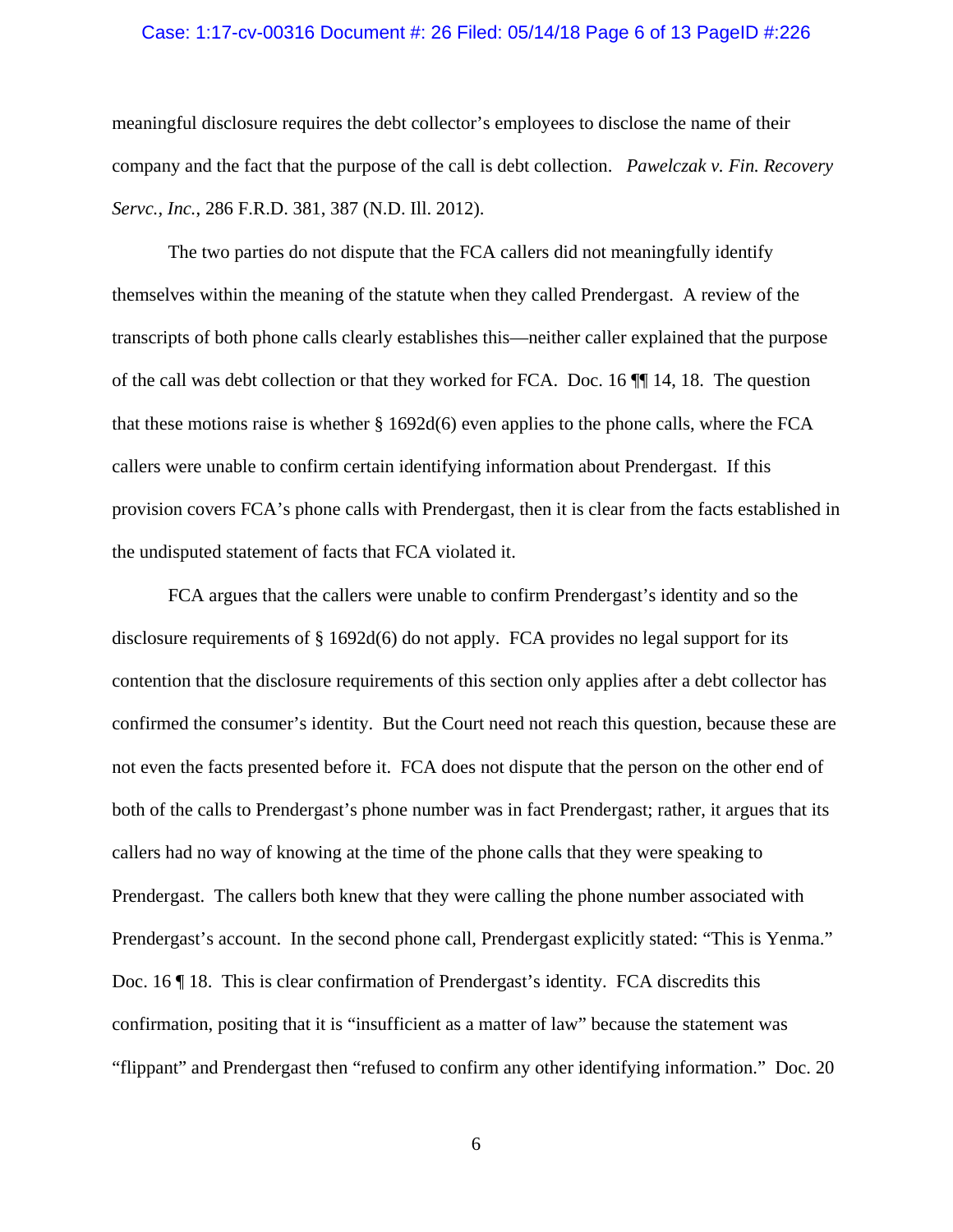## Case: 1:17-cv-00316 Document #: 26 Filed: 05/14/18 Page 7 of 13 PageID #:227

at 7. However, FCA provides no support for these characterizations. FCA was speaking to the consumer, who identified herself by name. At this point, once Prendergast identified herself, the requirements of § 1692d(6) become entirely clear: Heebner needed to state that she worked for FCA and was calling to collect a debt, and she did not.

 FCA also argues that it is clear that its callers did not know whether they had contacted Prendergast because of the notes that they made in the system after the call. Even conceding that FCA is correct that its callers were uncertain that they had reached Prendergast (a fact of which the Court is doubtful, particularly in the case of the second phone call), FCA fails to identify why the callers' opinions would be relevant. These facts are immaterial; again, FCA was speaking to the consumer, who had identified herself by name. At this point, the impressions of the caller do not factor into the Court's analysis. Moreover, to the extent that FCA argues that Prendergast was "playing coy," Doc. 18 at 2; Doc. 20 at 4, in her responses to their phone calls, they fail to support this with any facts. In response to their requests to confirm her address, Prendergast responded both times that any mail could be sent to the address that the callers mentioned. This information, especially coupled with her self-identification in the second call, indicates a confirmation of her address. The only other identifying information discussed on the call was Prendergast's social security number, and the Court finds it ridiculous to suggest that declining to provide one's security number to an unidentified stranger over the phone is somehow evasive or "coy" behavior.

 FCA argues that its callers were entitled to confirm Prendergast's address (two were associated with her account) and/or social security number before disclosing the necessary information about itself. FCA does not point to any portion of the FDCPA that qualifies the disclosure requirements in this way. It relies only on an unreported case from the District Court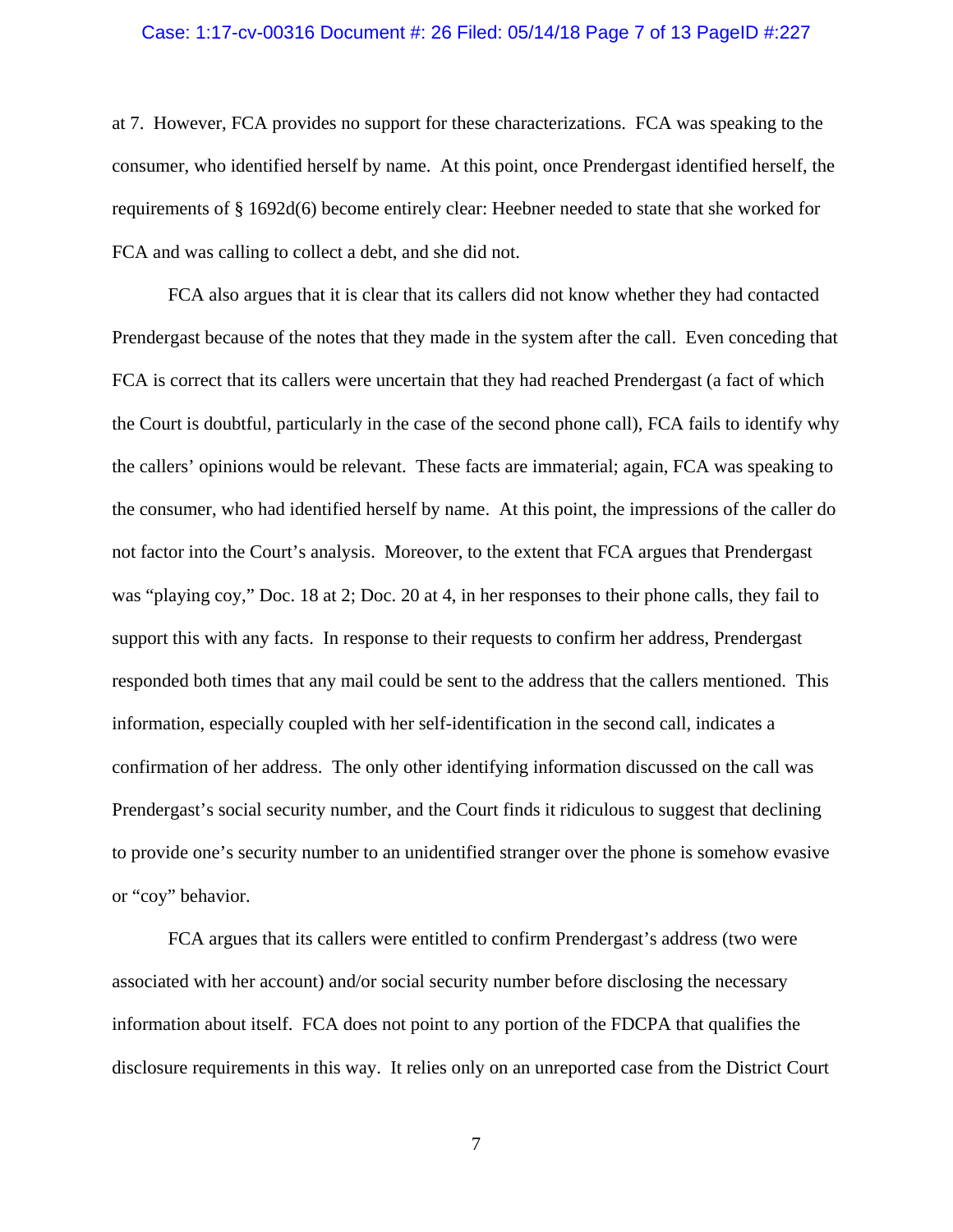## Case: 1:17-cv-00316 Document #: 26 Filed: 05/14/18 Page 8 of 13 PageID #:228

of Kansas to support this contention, which noted that "[u]nder the FDCPA, when a debt collector is unable to confirm the debtor's identity via the debtor's Social Security number, the debt collector must terminate the call." *Galligan v. FMS, Inc.*, No. 11-2004-JAR-JPO, 2012 WL 1207214, at \*4 (D. Kan. Apr. 11, 2012). The only support the *Galligan* court provided for this contention was a reference to 18 U.S.C. § 1692(b)—the Court presumes this was a reference to either §§ 1692b or 1692c(b), which the Court addresses below. To the extent that the *Galligan* court intended to require that consumers confirm their social security numbers before the FDCPA's disclosure requirements apply to debt collectors, this Court respectfully disagrees. The FDCPA includes no such requirement. If this were the rule, consumers would need to give their social security numbers out to random unknown callers before the caller even disclosed the purpose of the call. Given the rampant identity theft problems that today's consumers face, this outcome would be absurd.

 FCA also argues that it did not violate the disclosure requirements of § 1692d(6) because the phone calls fall within the provision's exception for calls made pursuant to § 1692b. The plain language of the statute prevents this interpretation of the FDCPA: § 1692b provides that debt collectors "communicating with any person *other than the consumer* for the purpose of acquiring location information about the consumer shall . . . only if expressly requested, identify his employer [and shall] not state that such consumer owes any debt." 15 U.S.C. § 1692b (emphasis added). When its callers placed those two phone calls in December 2016, they did not communicate with any person other than the consumer—they communicated with the consumer. *See Chatman v. GC Servs., LP*, 57 F. Supp. 3d 560, 569 (D.S.C. 2014). As noted in *Chatman*, the argument that potential liability for § 1692b absolves debt collectors from complying with other provisions of the FDCPA "is nothing more than a creative attempt to avoid the clear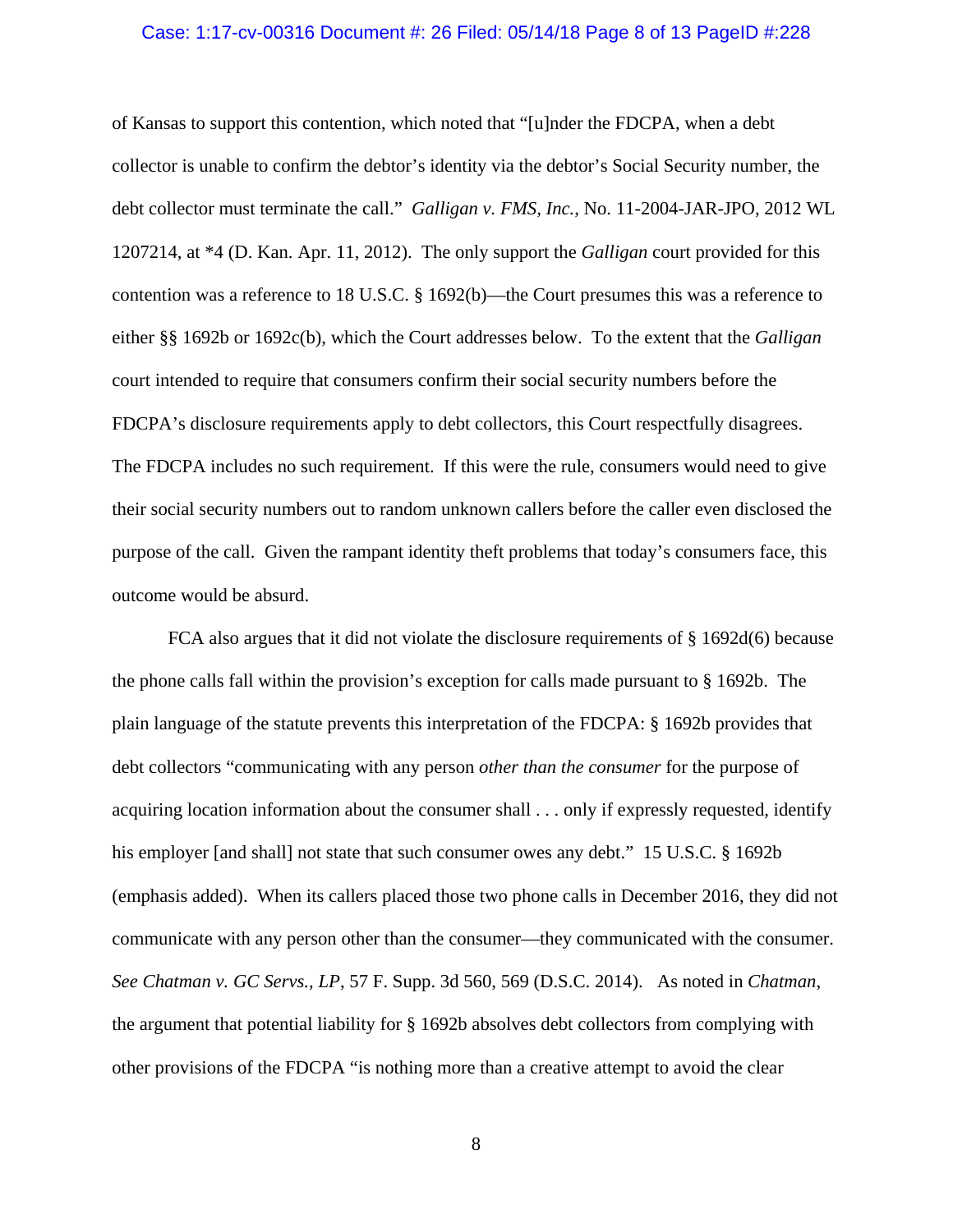### Case: 1:17-cv-00316 Document #: 26 Filed: 05/14/18 Page 9 of 13 PageID #:229

mandates of Section 1692d(6) and 1692e(11)." *Id.* at 570. This Court understands that this could occasionally place debt collectors between a rock and a hard place if the caller truly cannot determine whether they are on the phone with the consumer or a third party. But this is not that situation: they called a number associated with Prendergast, and the person who answered identified herself as Prendergast. There is no dispute with regard to these facts, and so Prendergast is entitled to summary judgment on this claim.<sup>3</sup>

## **II. Section 1692e(11)**

 $\overline{a}$ 

Debt collectors must "disclose in the initial . . . communication with the consumer . . . that the debt collector is attempting to collect a debt and that any information obtained will be used for that purpose." 15 U.S.C.  $\S$  1692e(11). FCA's primary argument, that  $\S$  1692e(11) does not apply because its callers were not certain they were speaking with the consumer, fails for the same reason it fails regarding § 1692b(6). However, FCA also argues that it did not violate the disclosure requirements of  $\S 1692e(11)$  specifically for two reasons. First, it argues that the phone calls do not constitute communications under the meaning of the FDCPA, and so no initial communication was made that would trigger the requirements of  $\S 1692e(11)$ . Second, it argues that the Seventh Circuit has imposed a materiality requirement on any violation of § 1692e, and any violation made by its phone calls were not material.

 The FDCPA defines "communication" as "the conveying of information regarding a debt directly or indirectly to any person through any medium." 15 U.S.C. § 1692a(2). Though a few courts have held otherwise, many persuasive authorities have interpreted this definition broadly and have concluded that this definition includes communications between debt collectors and consumers where the debt collectors do not specifically mention the debt. *See Ramirez v.* 

<sup>&</sup>lt;sup>3</sup> The same analysis is true regarding liability under  $\S$  1692c(b), which prohibits communications with third parties regarding the collection of a debt. *See Foti v. NCO Fin. Sys., Inc.*, 424 F. Supp. 2d 643, 658 (S.D.N.Y. 2006).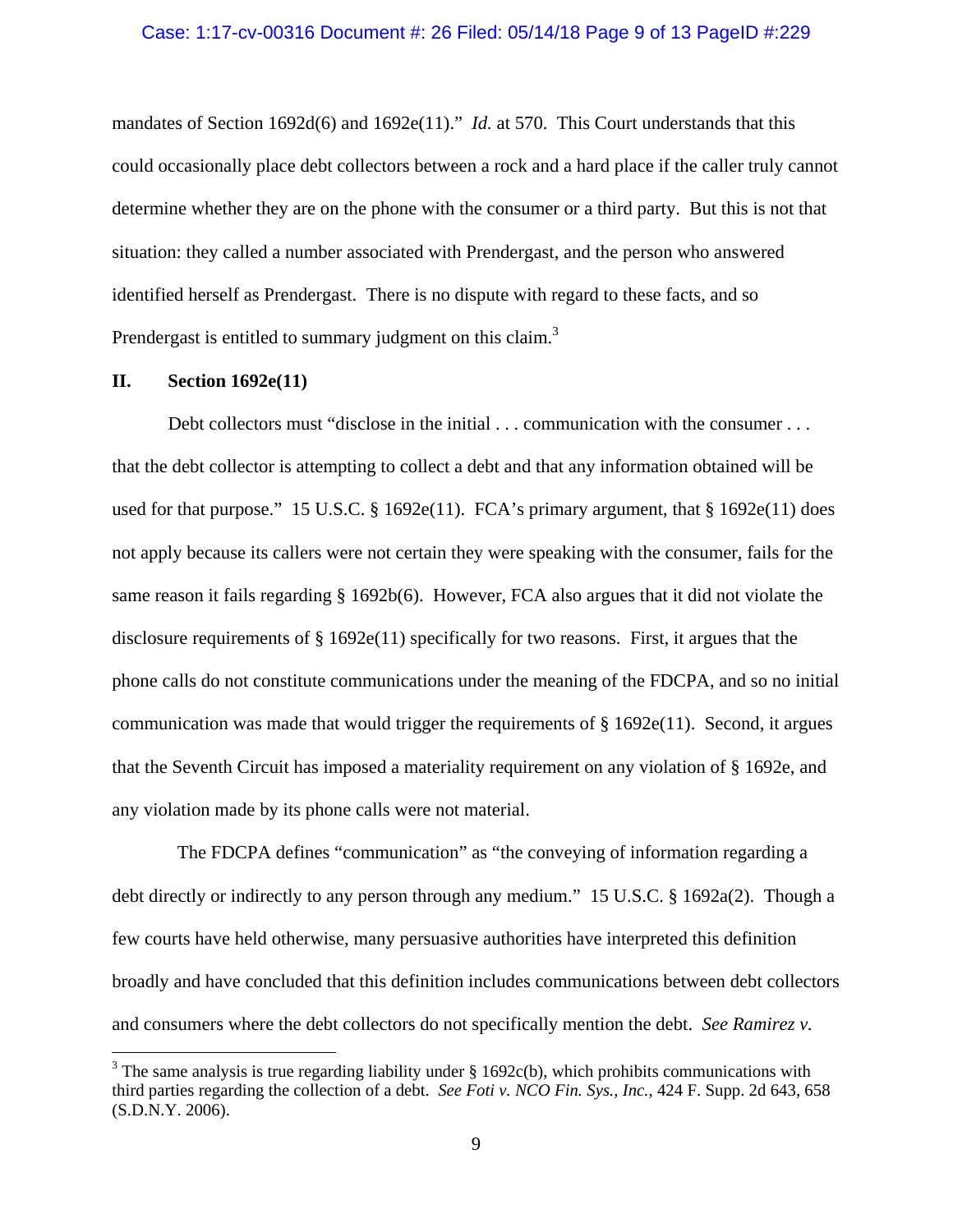*Apex Fin. Mgmt., LLC*, 567 F. Supp. 2d 1035, 1041–42 (N.D. Ill. 2008) (finding an FDCPA communication where the debt collector left a voicemail without identifying itself and merely "request[ed] that the Plaintiff return their calls"); *Lee v. Robinson, Raegan & Young, PLLC*, No. 3:14-cv-0748, 2015 WL 328323, at \*6 (M.D. Tenn. Jan. 26, 2015) (same) (collecting cases); *but see Brody v. Genpact Servs., LLC*, 980 F. Supp. 2d 817, 820–21 (E.D. Mich. 2013) (finding no FDCPA communication where the caller merely stated his name and company and asked that the consumer call him back). The Court finds these cases persuasive. FCA objects to this line of cases and the cases cited by Prendergast as distinguishable on the grounds that these case involved voicemails left by the debt collector. However, FCA does not explain why a voicemail where the debt collector does not identify itself and merely "requests that Plaintiff return their calls" should be distinguishable from the present situation. At any rate, both callers reached Prendergast over the phone, identified their names, and informed Prendergast that they were calling regarding the delivery of a letter. Doc. 16 ¶¶ 14, 18. Under this line of cases, this is sufficient to constitute a communication under the FDCPA.

 FCA also argues that any violation of §1692e must be material in order to be actionable. FCA is correct that "[g]enerally, §1692e only protects against false statements that are material." *Evans v. Portfolio Recovery Assocs*., LLC, --- F.3d ----, No. 17-1773, 2018 WL 2035315, at \*7 (7th Cir. May 2, 2018). However, it is not clear that this materiality requirement applies § 1692e(11) specifically—and if it does, violations of § 1692e(11) are *per se* material. The Fourth Circuit explicitly rejected imposing materiality on this specific provision. *Warren v. Sessoms & Rogers, P.A.*, 676 F.3d 365, 374 (4th Cir. 2012) (abrogated on other grounds by *Campbell-Ewald Co. v. Gomez*, --- U.S. ----, 136 S. Ct. 663, 193 L.Ed. 2d 571 (2016)). Multiple courts in this district have also questioned whether materiality applies, considering the Seventh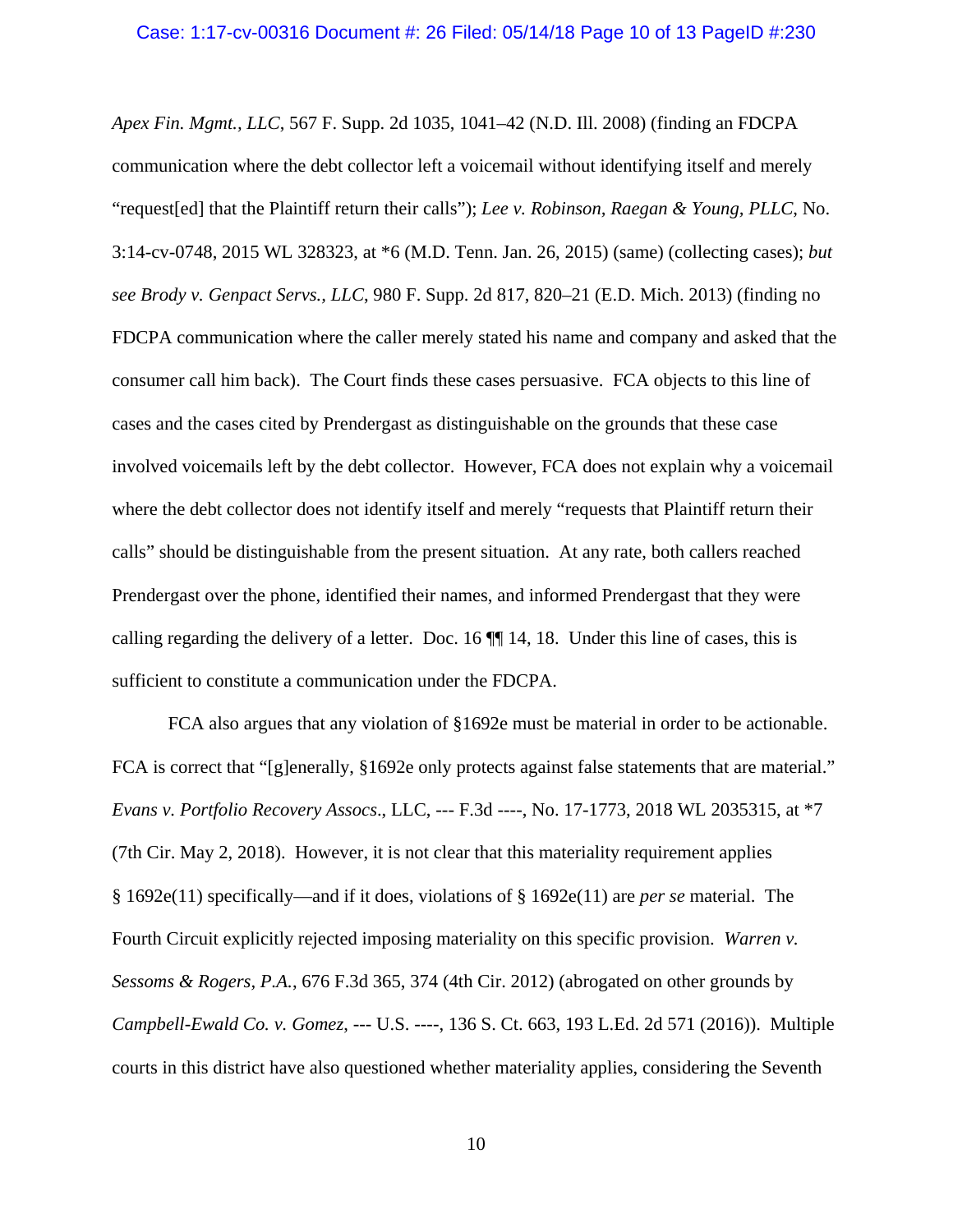#### Case: 1:17-cv-00316 Document #: 26 Filed: 05/14/18 Page 11 of 13 PageID #:231

Circuit's reasoning in *Janetos v. Fulton Friedman & Gullace, LLP*. *See Heyler v. Pierce & Assocs., P.C.*, No. 14 C 854, 2017 WL 75739, at \*13 n.5 (N.D. Ill. Jan. 9, 2017) (noting "[i]t is not at all clear that the materiality requirement applies to omissions under Section 1692e(11)"); *Smith v. Greystone Alliance, Inc.*, No. 09 C 5585, 2015 WL 4325495, at \*6 (N.D. Ill. July 15, 2015) (holding that disclosure of the "purpose of the message is the epitome of materiality because [the consumer] could not intelligently decide how to respond without knowing what the message concerned"). In *Janetos*, the Seventh Circuit noted that a general materiality requirement for § 1692e was necessary because its provisions "are drafted in broad terms," and so courts need to determine "whether [a claim] represent[s] the kind of conduct the Act was intended to eliminate." 825 F.3d 317, 324 (7th Cir. 2016). The court contrasted that with the disclosure requirements of  $\S1692g(a)$ , where Congress had already decided that the FDCPA should penalize certain failures to disclose, and held there was no need for individual inquiry regarding materiality in that situation. *Id.* Section  $1692e(11)$  is similar to  $$1692g(a)$  in this regard—Congress has already decided that the FDCPA should penalize a debt collector's failure to disclose certain information.

 The Seventh Circuit's recent decision in *Evans v. Portfolio Recovery Associates* further undermines FCA's attempt to impose an individual materiality requirement. There, the circuit court held that any violation of § 1692e(8) would always be material. *Evans*, 2018 WL 2035315, at \*8 (to violate §1692e(8), debt collectors "omit a piece of information that is *always* material, namely, that the consumer has disputed a particular debt" (emphasis in original)). Like §1692e(11), § 1692e(8) contains a higher level of specificity than § 1692e generally. Applying the reasoning in *Janetos* and *Evans* to § 1692e(11), it appears as though Congress has already determined the materiality question for the courts. Rather than the broad strokes of other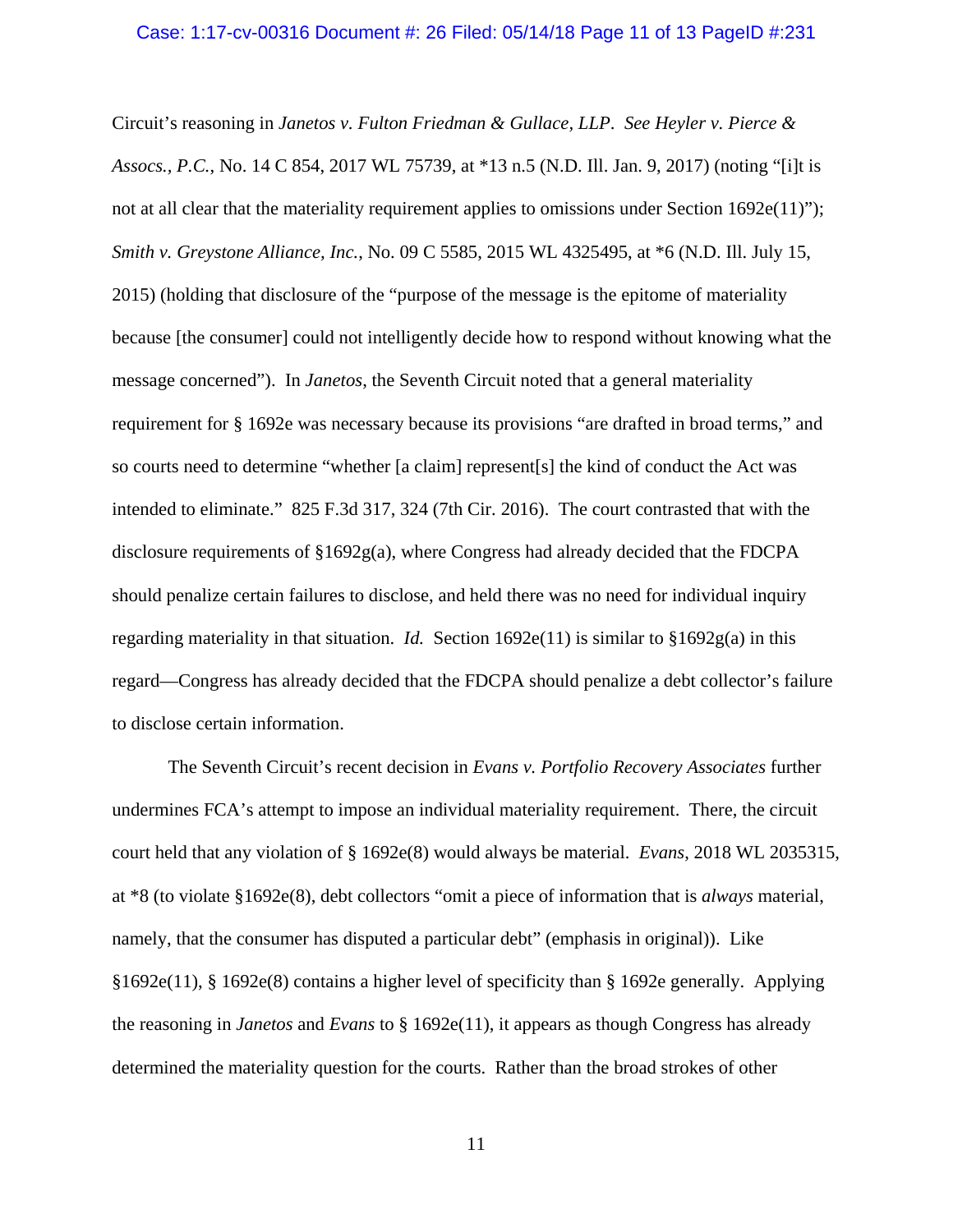#### Case: 1:17-cv-00316 Document #: 26 Filed: 05/14/18 Page 12 of 13 PageID #:232

portions of §1692e, the provision specifically requires debt collectors to disclose to consumers in their initial communication that they are debt collectors and that any information they obtain will be used to collect a debt. Even if an individual inquiry were necessary on the materiality issue, the FCA callers' failure to reveal the purpose for their calls deprived Prendergast of the opportunity to intelligently respond to the callers' questions, "the epitome of materiality." *Smith*, 2015 WL 4325495, at \*3. FCA has not shown a genuine issue of material fact regarding §1692e(11), and so the Court grants summary judgment in favor of Prendergast on this provision as well.

### **III. Section 1692d, Section 1692g(a), and "Other Deceptive Conduct"**

 In its motion, FCA also asks that the Court grant summary judgment in its favor with regard to the other sections that Prendergast raised in her complaint—§§ 1692d and 1692g(a), as well as the "other deceptive conduct" that she mentions in her complaint. Because the Court has already found that FCA violated the FDCPA, it denies FCA's motion regarding these other portions of Prendergast's complaint as moot.

## **IV. Statutory Damages**

 In light of the Court's finding that FCA violated two provisions of the FDCPA, Prendergast is entitled to statutory damages. *Borcherding-Dittloff v. Transworld Sys., Inc.*, 58 F. Supp. 2d 1006, 1011–12 (W.D. Wis. 1999) ("To obtain statutory damages, a plaintiff need prove only that the debt collector violated the statute."). Prendergast emphasizes that she is entitled to the maximum statutory penalty, and FCA does not address statutory damages in its briefing.

The Court may allow statutory damages up to \$1,000. 15 U.S.C.  $\S1692k(a)(2)$ . Although it is within the Court's discretion to decide what amount to award, the FDCPA provides various factors to consider, which include: (1) the frequency and persistence of